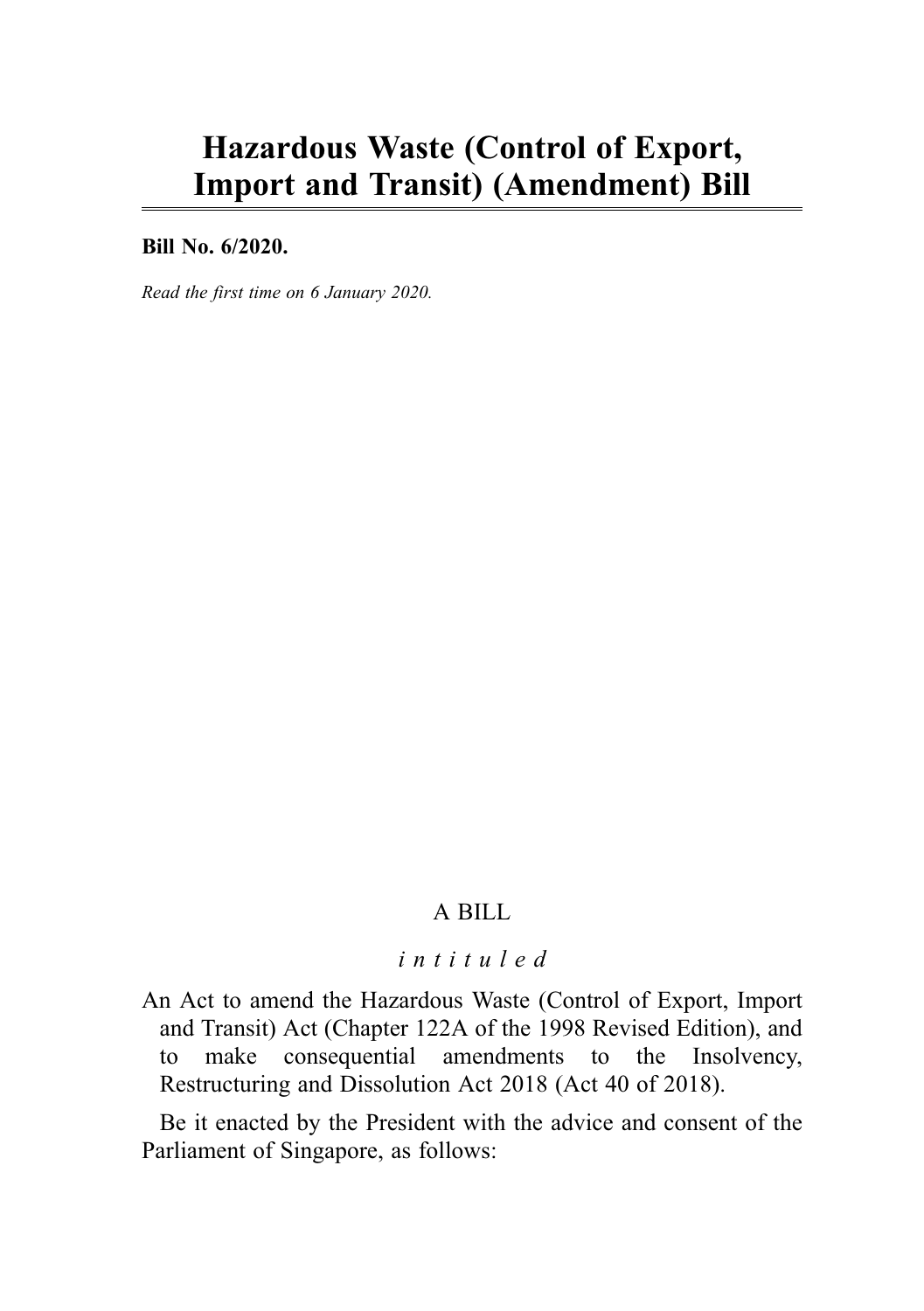# Short title and commencement

1. This Act is the Hazardous Waste (Control of Export, Import and Transit) (Amendment) Act 2020 and comes into operation on a date that the Minister appoints by notification in the Gazette.

# <sup>5</sup> Amendment of section 2

2. Section 2(1) of the Hazardous Waste (Control of Export, Import and Transit) Act (called in this Act the principal Act) is amended by deleting the definition of "Director" and substituting the following definition:

<sup>10</sup> " "Director-General" means the Director-General of Environmental Protection appointed under section 3(1) of the Environmental Protection and Management Act (Cap. 94A);".

## Amendment of section 4

- <sup>15</sup> 3. Section 4 of the principal Act is amended by deleting paragraph  $(b)$  and substituting the following paragraph:
	- " $(b)$  "other waste" means waste that belongs to any category contained in Annex II to the Basel Convention,".

# <sup>20</sup> Amendment of section 5

4. Section 5 of the principal Act is amended by inserting, immediately after subsection (1), the following subsection:

" $(1A)$  If —

- (a) the foreign country is a party to the Basel Convention; <sup>25</sup> and
- (b) the prescribed website of the Secretariat of the Basel Convention states that the particular substance or object is, in particular circumstances, classified as hazardous or other waste under a law of that foreign <sup>30</sup> country that gives effect to the Basel Convention,

then that substance or object is, in those circumstances, hazardous or other waste for those purposes.".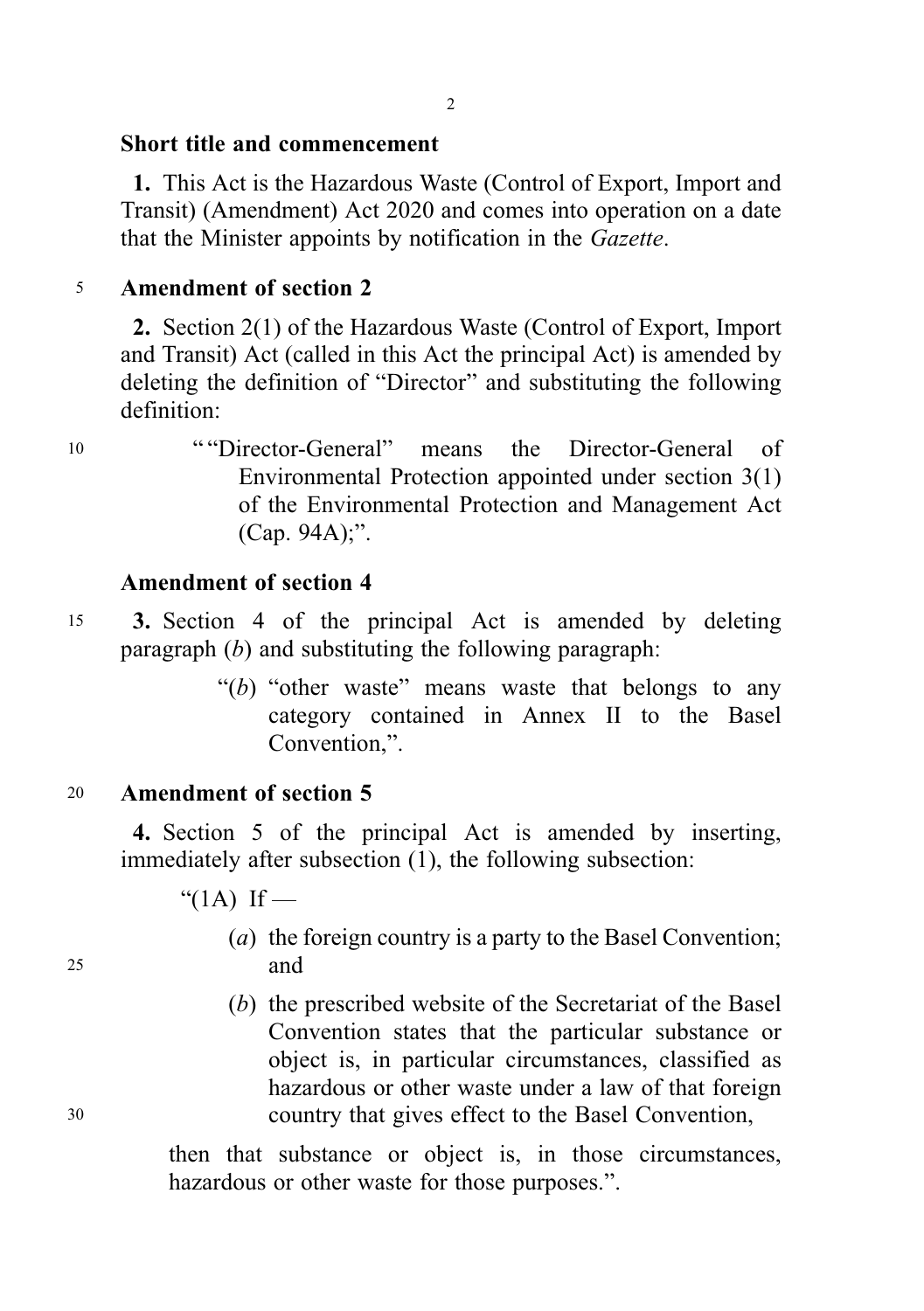#### Repeal and re-enactment of section 15

5. Section 15 of the principal Act is repealed and the following section substituted therefor<sup>.</sup>

#### "Administration of Act

15.—(1) The Director-General is, subject to any general or  $\frac{5}{5}$ special directions of the Minister, responsible for the administration of this Act.

(2) The Director-General may, with the approval of the Minister, delegate the exercise of all or any of the powers conferred or duties imposed on the Director-General by this Act 10 (except the power of delegation conferred by this subsection) to any authorised officer, subject to such conditions or limitations as the Director-General may specify.".

#### Amendment of section 30

6. Section 30 of the principal Act is amended — <sup>15</sup>

- (a) by deleting the words "or an aircraft" in subsection  $(1)(b)$ and substituting the words ", an aircraft or a vehicle";
- (b) by inserting, immediately after subsection (3), the following subsection:

"(3A) If this section applies in relation to a vehicle, 20 the Director-General or an authorised officer may require the person in command or control, or who appears to be in command or control, of the vehicle to do one or more of the following things:

- (a) ensure that the vehicle does not remain <sup>25</sup> within the jurisdiction of Singapore;
- (b) ensure that the vehicle is brought to a specified place in which it is safe and practicable to park the vehicle;
- $(c)$  ensure that the vehicle remains at the  $30$ specified place until the Director-General or an authorised officer permits the vehicle to leave;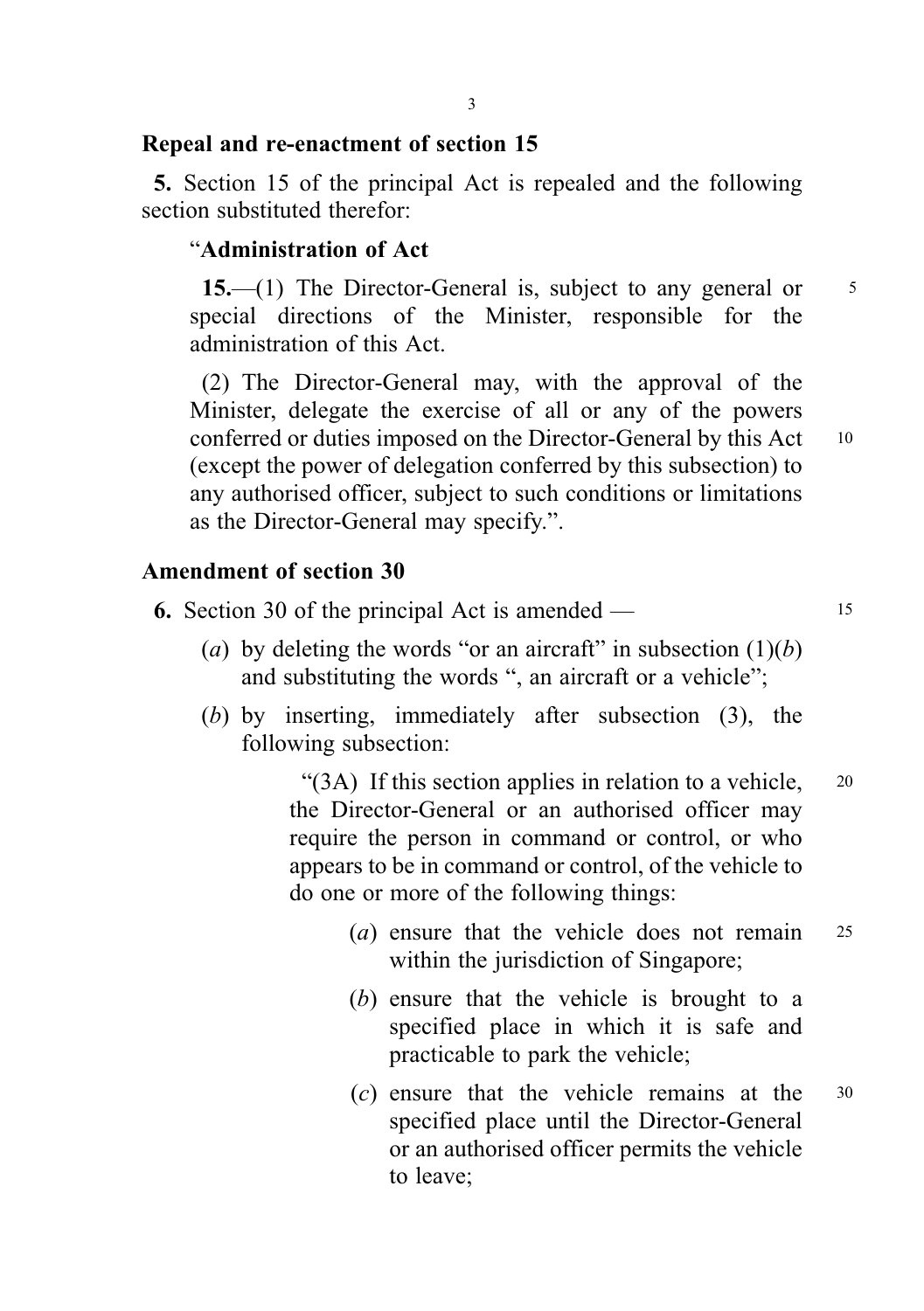- 4
- (d) arrange for goods being carried in or on the vehicle to be unloaded;
- (e) ensure that goods being carried in or on the vehicle are not unloaded until the <sup>5</sup> Director-General or an authorised officer permits their unloading.";
	- (c) by deleting the word "or" at the end of subsection  $(4)(b)$ ;
- (d) by deleting the full-stop at the end of paragraph  $(c)$  of subsection (4) and substituting the word "; or", and by <sup>10</sup> inserting immediately thereafter the following paragraph:
- " $(d)$  if the requirement relates to a vehicle, a written notice given to the person in command or control, or who appears to be in command or control, of the vehicle."; <sup>15</sup> and
	- (e) by deleting the words "and aircraft" in the section heading and substituting the words ", aircraft and vehicles".

## Amendment of Schedule

7. The Schedule to the principal Act is amended —

- <sup>20</sup> (a) by inserting, immediately after item Y47 in Annex II, the following item and Notes:
	- " $Y48<sup>1</sup>$  Plastic waste, including mixtures of such waste, with the exception of the following:
- (a) Plastic waste that is hazardous waste pursuant to 25 paragraph  $1(a)$  of Article  $1^2$ 
	- (b) Plastic waste listed below, provided it is destined for recycling<sup>3</sup> in an environmentally sound manner and almost free from contamination and other types of wastes:<sup>4</sup>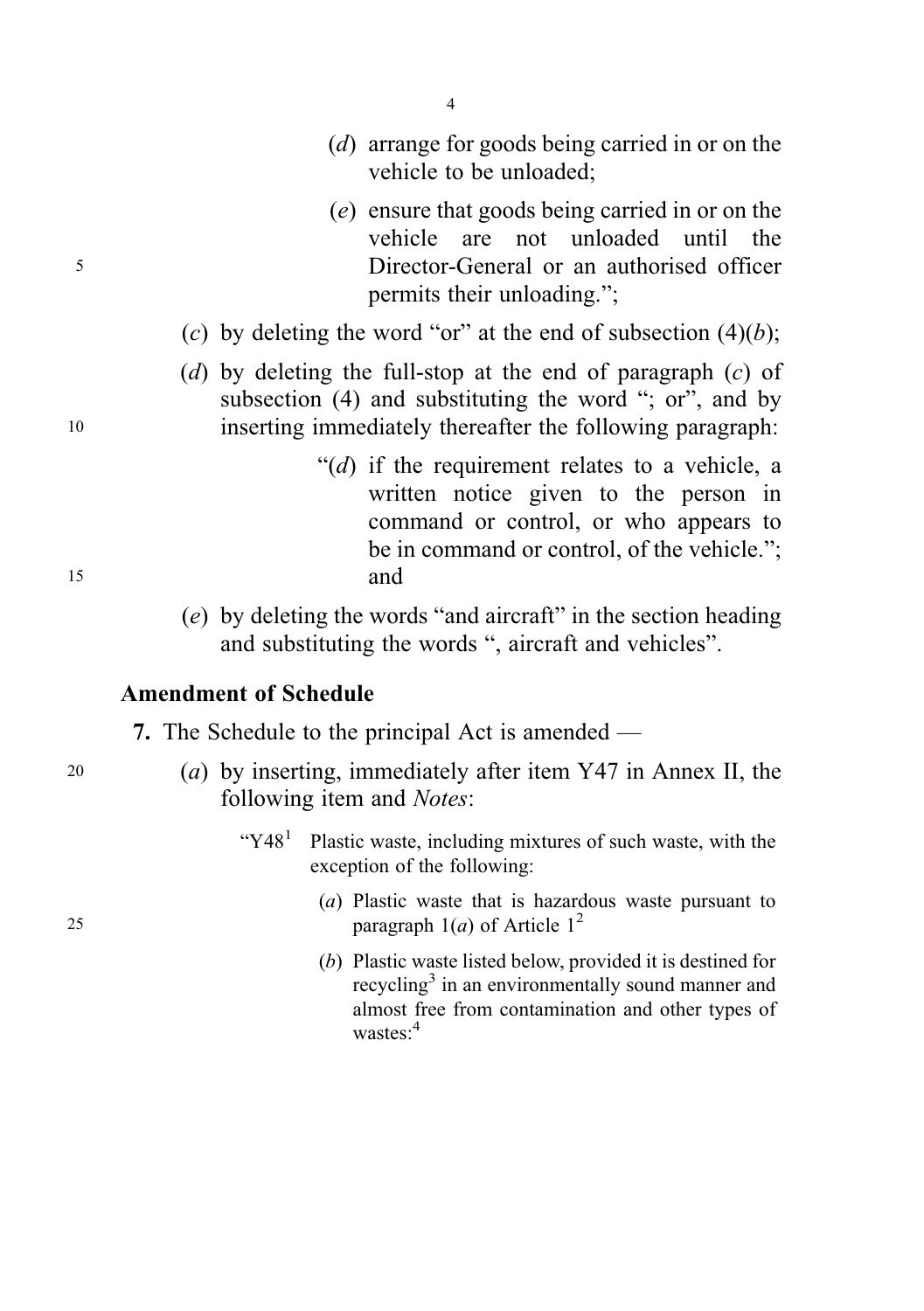- (i) Plastic waste almost exclusively<sup>5</sup> consisting of one non-halogenated polymer, including but not limited to the following polymers:
	- (A) Polyethylene (PE)
	- (B) Polypropylene (PP) 5
	- (C) Polystyrene (PS)
	- (D) Acrylonitrile butadiene styrene (ABS)
	- (E) Polyethylene terephthalate (PET)
	- (F) Polycarbonates (PC)
	- (G) Polyethers 10
- (ii) Plastic waste almost exclusively $6$  consisting of one cured resin or condensation product, including but not limited to the following resins:
	- (A) Urea formaldehyde resins 15
	- (B) Phenol formaldehyde resins
	- (C) Melamine formaldehyde resins
	- (D) Epoxy resins
	- (E) Alkyd resins
- (iii) Plastic waste almost exclusively<sup>7</sup> consisting  $20$ of one of the following fluorinated polymers:<sup>8</sup>
	- (A) Perfluoroethylene/propylene (FEP)
	- (B) Perfluoroalkoxy alkanes:
		- (BA) Tetrafluoroethylene / perfluoroalkyl vinyl ether 25 (PFA)
		- (BB) Tetrafluoroethylene / perfluoromethyl vinyl ether (MFA)
	- (C) Polyvinylfluoride (PVF) 30
	- (D) Polyvinylidenefluoride (PVDF)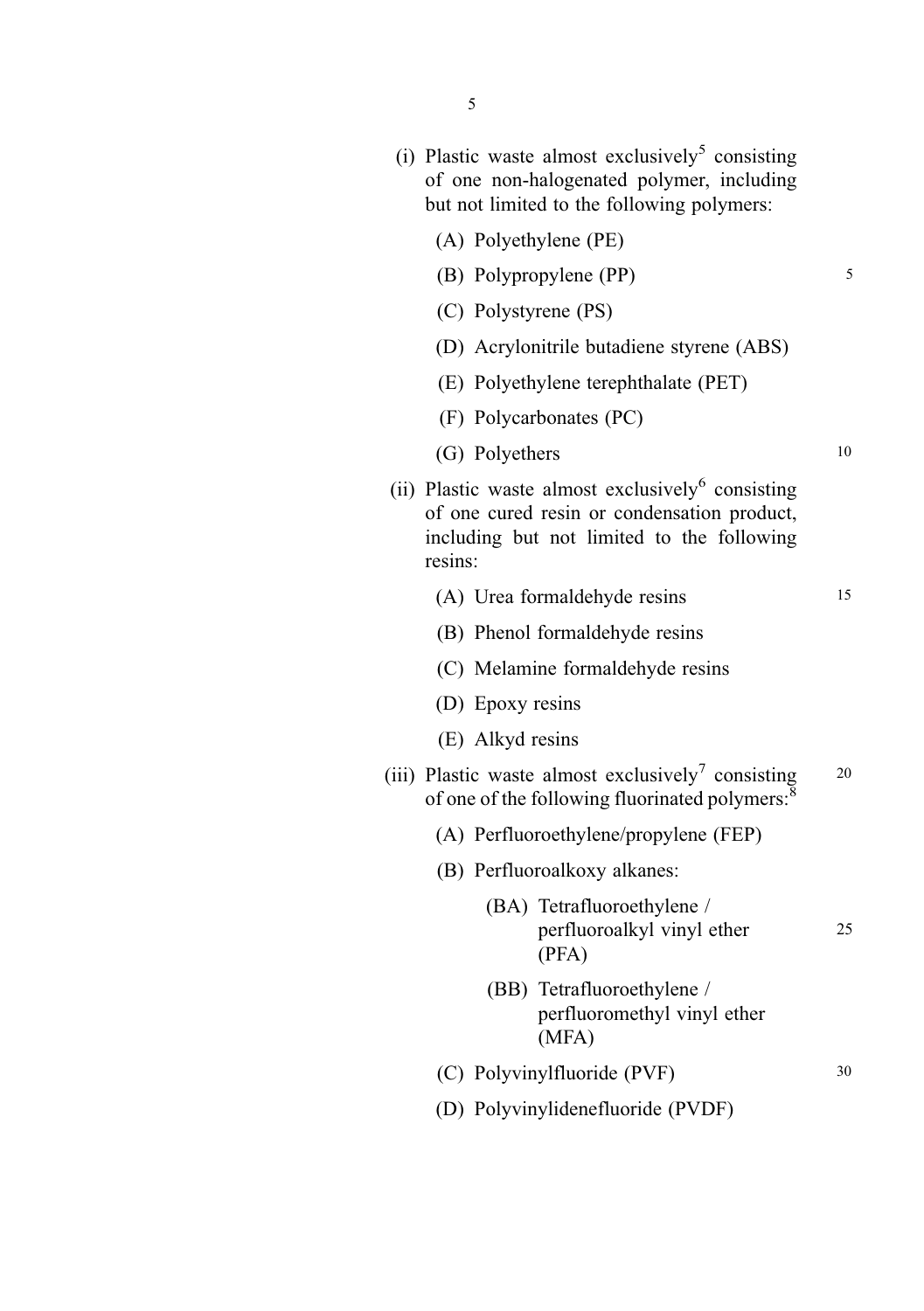(iv) Mixtures of plastic waste, consisting of polyethylene (PE), polypropylene (PP) and/or polyethylene terephthalate (PET), provided they are destined for separate recycling<sup>9</sup> of each material and in an environmentally sound manner, and almost free from contamination and other types of wastes.<sup>10</sup>

|    | <b>Notes</b>                                                                                                                                                                                                                                                                                                 |
|----|--------------------------------------------------------------------------------------------------------------------------------------------------------------------------------------------------------------------------------------------------------------------------------------------------------------|
| 10 | 1. Parties can impose stricter requirements in relation to this entry.                                                                                                                                                                                                                                       |
|    | 2. Note the related entry on list A A3210 in Annex VIII.                                                                                                                                                                                                                                                     |
| 15 | 3. Recycling/reclamation of organic substances that are not used as solvents<br>(R3 in Annex IV, sect. B) or, if needed, temporary storage limited to one<br>instance, provided that it is followed by operation R3 and evidenced by<br>contractual or relevant official documentation.                      |
|    | 4. In relation to "almost free from contamination and other types of wastes",<br>international and national specifications may offer a point of reference.                                                                                                                                                   |
|    | 5. In relation to "almost exclusively", international and national<br>specifications may offer a point of reference.                                                                                                                                                                                         |
| 20 | 6. In relation to "almost exclusively", international<br>and national<br>specifications may offer a point of reference.                                                                                                                                                                                      |
|    | 7. In relation to "almost exclusively", international<br>and national<br>specifications may offer a point of reference.                                                                                                                                                                                      |
|    | 8. Post-consumer wastes are excluded.                                                                                                                                                                                                                                                                        |
| 25 | 9. Recycling/reclamation of organic substances that are not used as solvents<br>(R3 in Annex IV, sect. B), with prior sorting and, if needed, temporary<br>storage limited to one instance, provided that it is followed by operation R3<br>and evidenced by contractual or relevant official documentation. |
| 30 | 10. In relation to "almost free from contamination and other types of wastes",<br>international and national specifications may offer a point of reference.";                                                                                                                                                |
|    | (b) by inserting, immediately after item $A3200$ in Annex VIII,<br>the following item:                                                                                                                                                                                                                       |
| 35 | "A3210<br>Plastic waste, including mixtures of such waste,<br>contaminated with<br>containing<br><b>or</b><br>Annex<br>$\mathbf{I}$<br>constituents, to an extent that it exhibits<br>an<br>Ш<br>characteristic<br>the<br>related<br>Annex<br>(note                                                          |

entries Y48 in Annex II and on list B B3011)";

5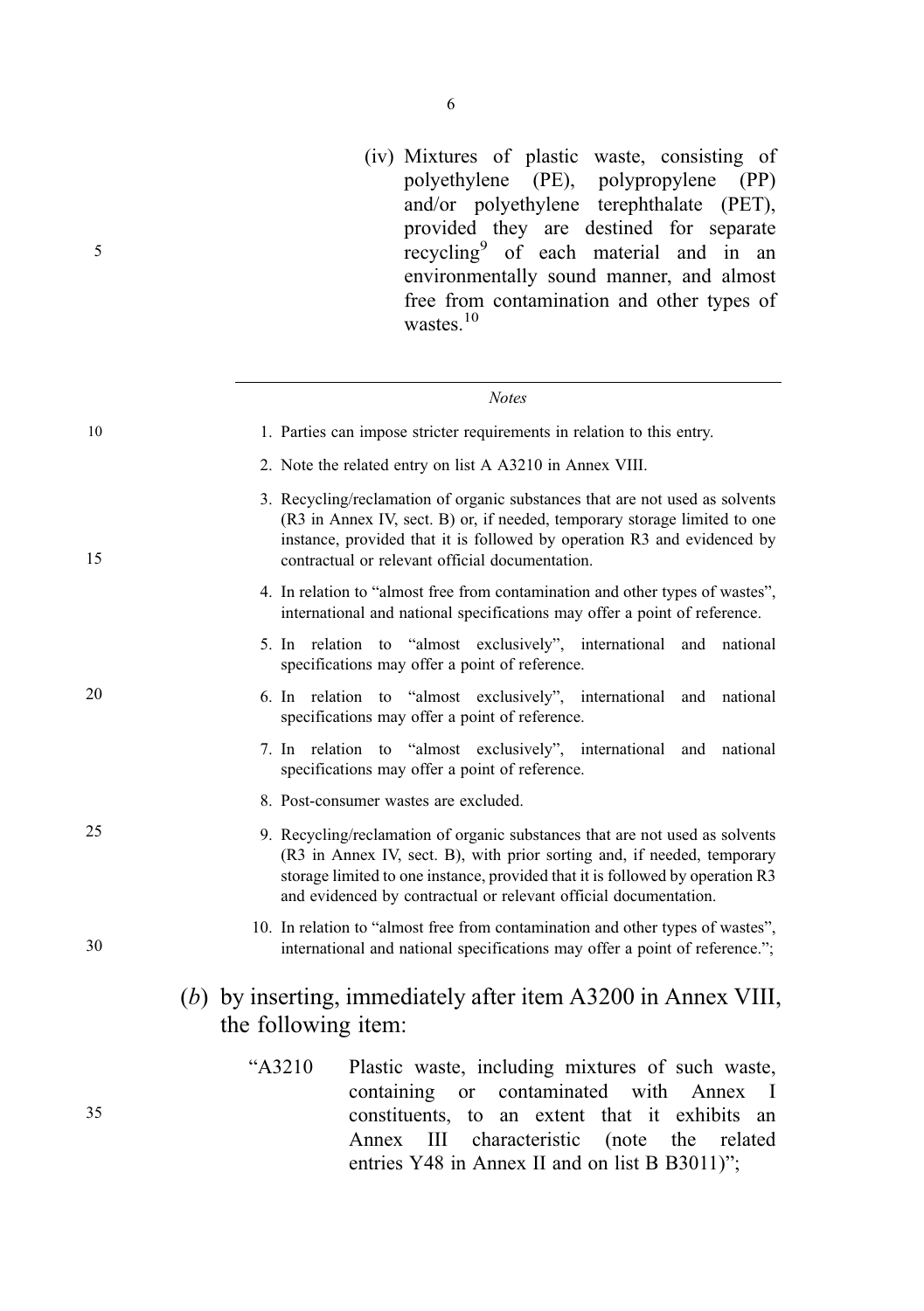# (c) by deleting item B3010 in Annex IX and substituting the following item:

- . "B3011 Plastic waste (note the related entries Y48 in Annex II and on list A A3210):
	- (a) Plastic waste listed below, provided it is  $5<sup>5</sup>$ destined for recycling<sup>7</sup> in an environmentally sound manner and almost free from contamination and other types of wastes:<sup>8</sup>
		- (i) Plastic waste almost exclusively<sup>9</sup> consisting of one non-halogenated 10 polymer, including but not limited to the following polymers:
			- (A) Polyethylene (PE)
			- (B) Polypropylene (PP)
			- (C) Polystyrene (PS) 15
			- (D) Acrylonitrile butadiene styrene (ABS)
			- (E) Polyethylene terephthalate (PET)
			- (F) Polycarbonates (PC) 20
			- (G) Polyethers
		- (ii) Plastic waste almost exclusively<sup>10</sup> consisting of one cured resin or condensation product, including but not limited to the following resins: 25
			- (A) Urea formaldehyde resins
			- (B) Phenol formaldehyde resins
			- (C) Melamine formaldehyde resins
			- (D) Epoxy resins
			- (E) Alkyd resins 30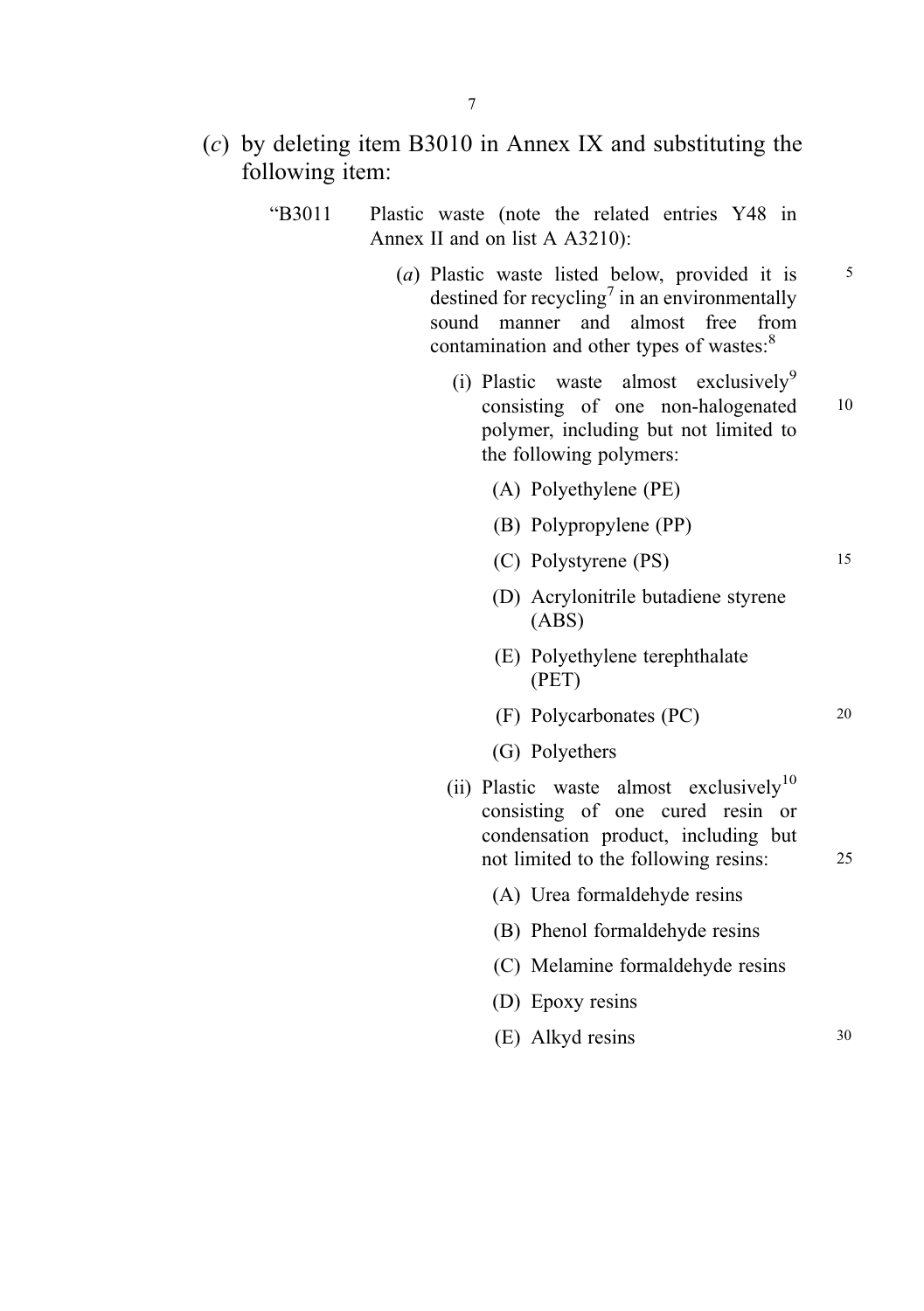5

10

15

- 
- 

20

30

35

25

. "7. Recycling/reclamation of organic substances that are not used as solvents (R3 in Annex IV, sect. B) or, if needed, temporary storage limited to one instance, provided that it is followed by operation R3 and evidenced by contractual or relevant official documentation.

(d) by deleting paragraphs 7 and 8 of the *Notes* to Annex IX

and substituting the following paragraphs:

- 8. In relation to "almost free from contamination and other types of wastes", international and national specifications may offer a point of reference.
- 9. In relation to "almost exclusively", international and national specifications may offer a point of reference.
- 10. In relation to "almost exclusively", international and national specifications may offer a point of reference.
- 11. In relation to "almost exclusively", international and national specifications may offer a point of reference.
	- 12. Post-consumer wastes are excluded.

8

- (iii) Plastic waste almost exclusively<sup>11</sup> consisting of one of the following fluorinated polymers: $12$ 
	- (A) Perfluoroethylene/ propylene (FEP)
	- (B) Perfluoroalkoxy alkanes:
		- (BA) Tetrafluoroethylene / perfluoroalkyl vinyl ether (PFA)
		- (BB) Tetrafluoroethylene / perfluoromethyl vinyl ether (MFA)
	- (C) Polyvinylfluoride (PVF)
	- (D) Polyvinylidenefluoride (PVDF)
- (b) Mixtures of plastic waste, consisting of polyethylene (PE), polypropylene (PP) and/or polyethylene terephthalate (PET), provided they are destined for separate recycling<sup>13</sup> of each material and in an environmentally sound manner, and almost free from contamination and other types of wastes. $14$ "; and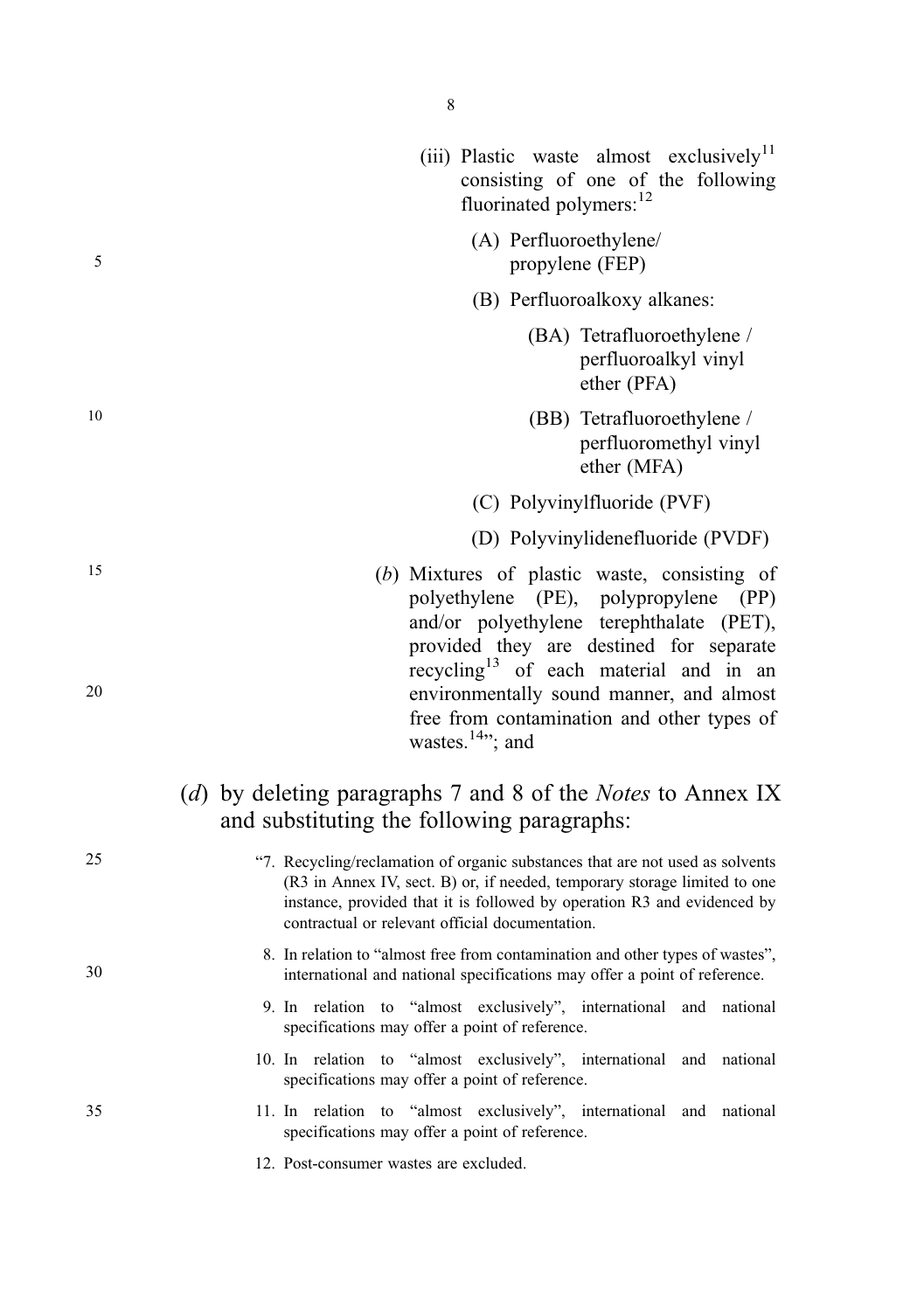- 13. Recycling/reclamation of organic substances that are not used as solvents (R3 in Annex IV, sect. B), with prior sorting and, if needed, temporary storage limited to one instance, provided that it is followed by operation R3 and evidenced by contractual or relevant official documentation.
- 14. In relation to "almost free from contamination and other types of wastes", international and national specifications may offer a point of reference.".

5

10

#### Miscellaneous amendments

8. The principal Act is amended by deleting the word "Director" wherever it appears in the following provisions and substituting in each case the word "Director-General":

```
Section 11(1)(a)Section 16(1)
Section 18(1)(b), (c) and (d)
Section 20(1)(b), (c) and (d)
Section 21(1), (4) and (7)
Section 22(1), (3) and (5)
Section 23
Section 24(1), (2), (3) and (4)
Section 28(1), (2) and (7)
Section 29(1) and (2)(b)Section 30(1), (2), (3) and (4)
Section 31(1), (2), (3) and (4)
Section 32(1) and (2) and section heading
Section 33(1) and (2)Section 34(1) and (2)
Section 35(1) and section heading
Section 36(a) and (c) and section heading
Section 37(1)(b) and (2)(a) and (b)
Section 38
                                                                      15
                                                                      20
                                                                      25
```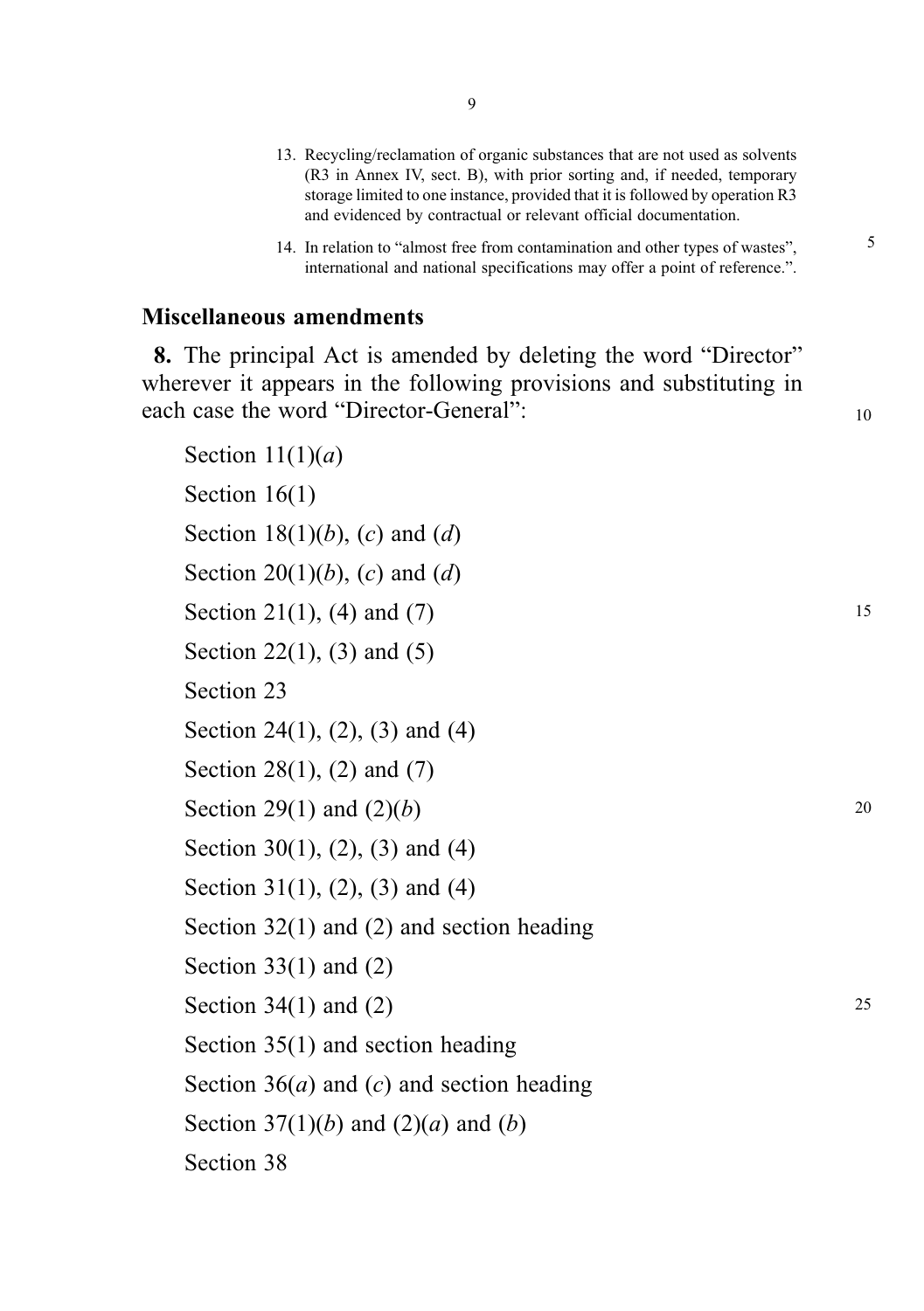Section 39(1) Section 40(1) Section 41(1) Section 43 <sup>5</sup> Section 44 Section 45 Section  $48(2)(a)$ , (b) and (d).

# Consequential amendments to Insolvency, Restructuring and Dissolution Act 2018

- <sup>10</sup> 9. The Second Schedule to the Insolvency, Restructuring and Dissolution Act 2018 (Act 40 of 2018) is amended —
	- (a) by deleting the words "Director of Hazardous Waste" in the second column of item 4 and substituting the words "Director-General of Environmental Protection"; and
- <sup>15</sup> (b) by deleting the definition of "Director of Hazardous Waste" in the Note.

# EXPLANATORY STATEMENT

This Bill seeks to amend the Hazardous Waste (Control of Export, Import and Transit) Act (Cap. 122A) to include plastic waste within the scope of the Act in compliance with Singapore's obligations under the Basel Convention, and to make other amendments for the better administration of the Act.

The Bill also makes consequential amendments to the Insolvency, Restructuring and Dissolution Act 2018 (Act 40 of 2018).

Clause 1 relates to the short title and commencement.